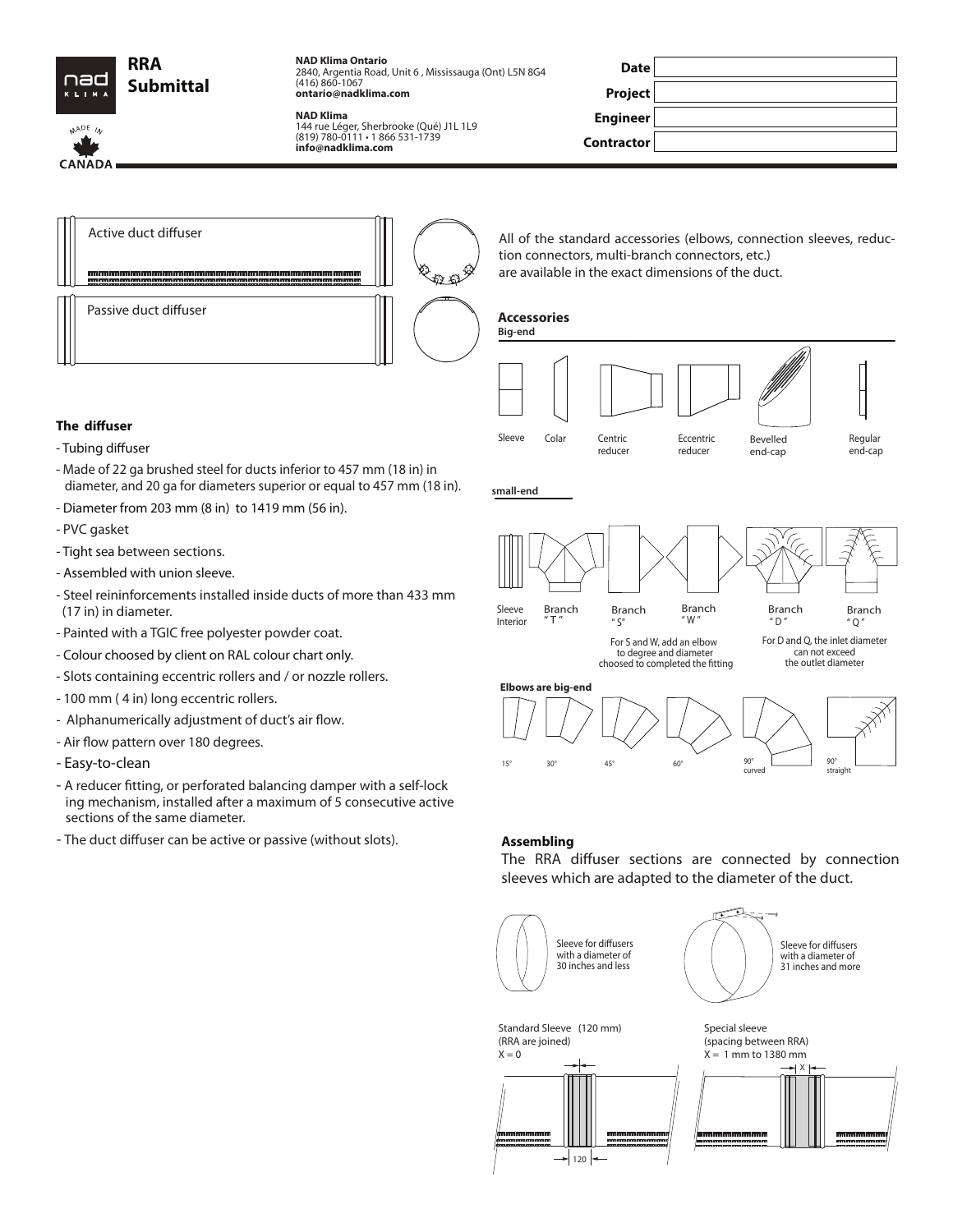# **RRA - Réglage de la direction du jet d'air**

Thanks to the shape of the eccentric rollers and adjustment dial with alphanumeric characters, the air jet's direction at the outlet of the diffuser can vary up to 180°. For each direction, there are two (2) roller positions ("reduced" or "not reduced"), as illustrated in figure E.

The length of each roller is 100 mm and they are individually adjustable.

As a result, the combinations of airflow are almost infinite. In manufacturing, the ducts are individually adjusted for each project. The standard setting for the rollers is set to diffusion mode, in the positions "21" and "65" alternately. This setting produces strong induction, which can be used to meet heating and cooling needs, thereby creating high mixing levels. The nozzle rollers can only be set in the open and closed position.

As a result, the divergent mode allows jets to blow in more accurate directions. This mode also allows a longer projection of the airflow. In specific zones which are habitually difficult to cover, a specialized setting can be created. Figures C and D show the relationship between the position of the eccentric roller and the direction of the exiting airflow. Note that to maximize air projection, multiple jets can be orientated in the same direction to optimize the coverage of a zone, even when heating.





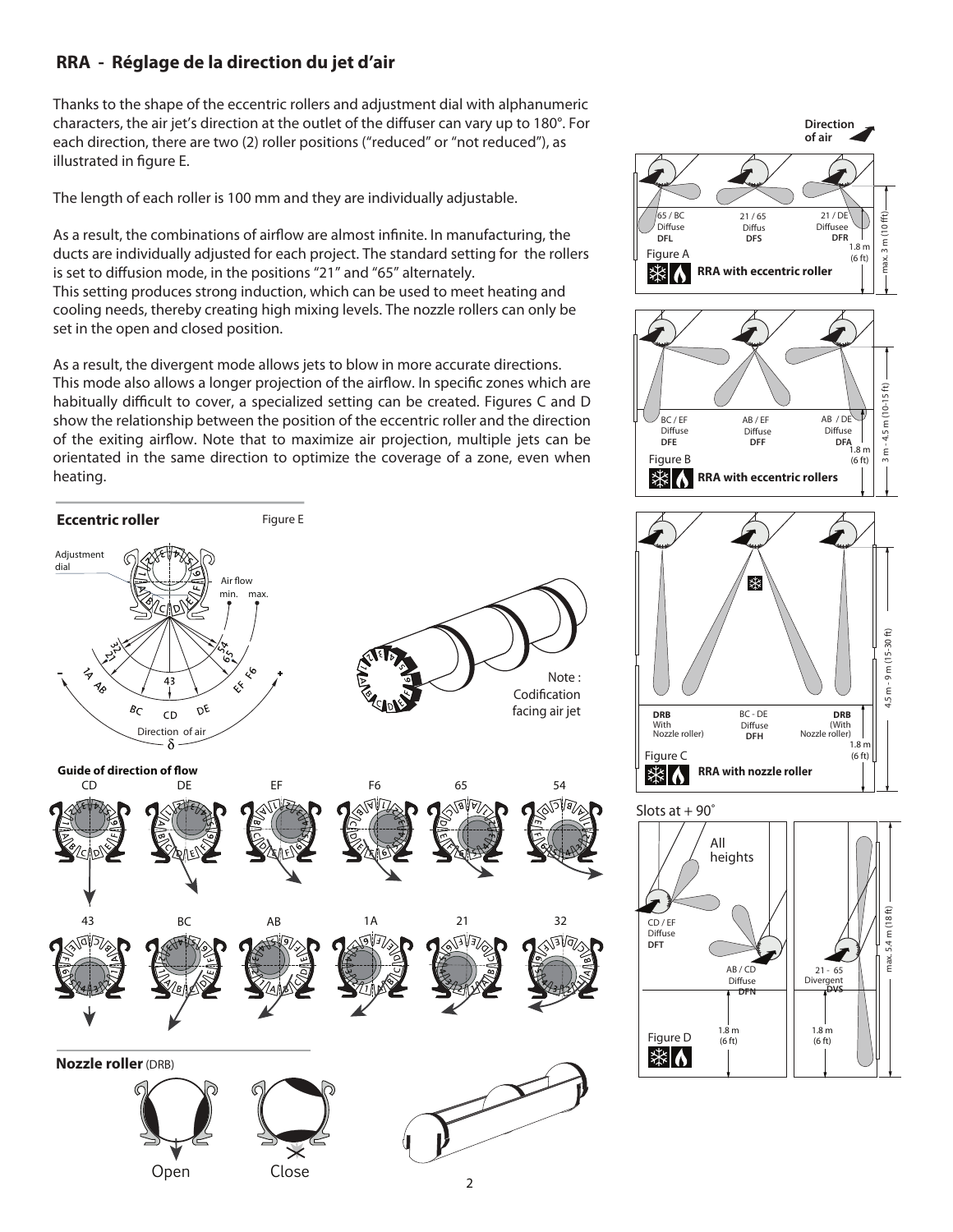## **RRA - Dimensions and weight**

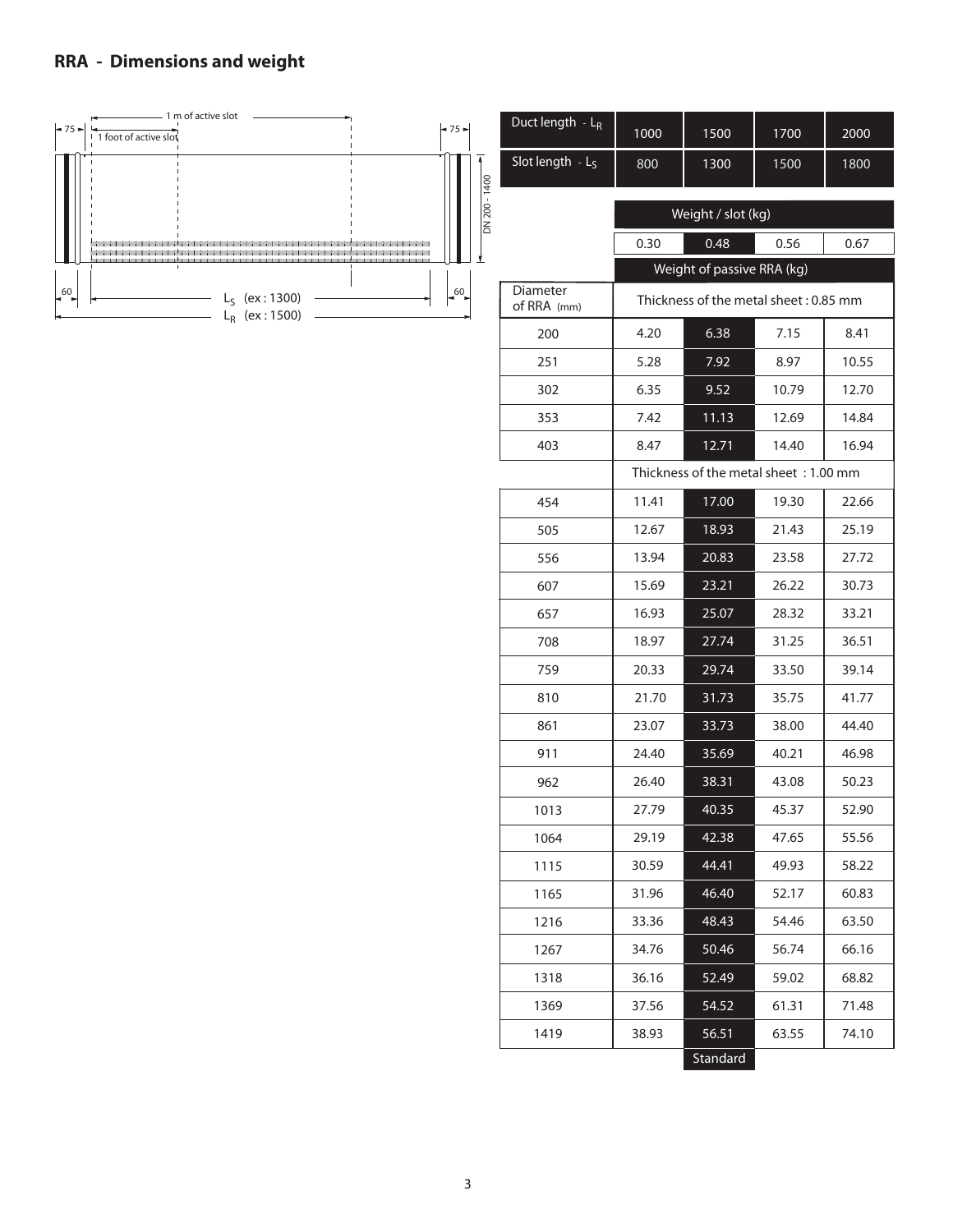# **RRA - Codification**

| <b>RRA</b> |                                                                                                       |                                 |  |  |                      |                      |  |                                                                                                                                                          |  |                                                                                                                                                                                                                                    |                                                                                                                                                                                                                     | <b>Product</b>                                      |
|------------|-------------------------------------------------------------------------------------------------------|---------------------------------|--|--|----------------------|----------------------|--|----------------------------------------------------------------------------------------------------------------------------------------------------------|--|------------------------------------------------------------------------------------------------------------------------------------------------------------------------------------------------------------------------------------|---------------------------------------------------------------------------------------------------------------------------------------------------------------------------------------------------------------------|-----------------------------------------------------|
|            |                                                                                                       | 1000, 1500, 1800                |  |  |                      |                      |  |                                                                                                                                                          |  | Length of duct $L_R$                                                                                                                                                                                                               |                                                                                                                                                                                                                     |                                                     |
|            | 0800, 1300, 1600<br>= Special length, write the length in mm<br>$XXX = Non applicable (passive duct)$ |                                 |  |  |                      |                      |  | Length of slots L <sub>S</sub>                                                                                                                           |  |                                                                                                                                                                                                                                    |                                                                                                                                                                                                                     |                                                     |
|            |                                                                                                       |                                 |  |  |                      |                      |  |                                                                                                                                                          |  | 200, 251, 302, 353, 403, 454, 505, 556, 607, 657, 708, 759, 810, 861, 911, 962,<br>1013, 1064, 1115, 1165, 1216, 1267, 1318, 1369, 1419                                                                                            |                                                                                                                                                                                                                     | Ø Duct diameter                                     |
|            |                                                                                                       |                                 |  |  | $X = \text{Passive}$ |                      |  |                                                                                                                                                          |  | 1, 2, 3, 4, 5, 6, 7, 8, 9, 10, 11, 12, 13, 14, 15,                                                                                                                                                                                 |                                                                                                                                                                                                                     | <b>Quantity of slots</b>                            |
|            |                                                                                                       |                                 |  |  |                      | $XXX =$ Passive duct |  | $006 =$ Slots at $0^{\circ}$ (6h)<br>$003 = S$ lots at $+90^{\circ}(3h)$<br>$009 =$ Slots at -90 $^{\circ}$ (9h)<br>$012 =$ Slots at $180^{\circ}$ (12h) |  |                                                                                                                                                                                                                                    | $039 =$ Slots at $+90^{\circ}$ (3h) and at $-90^{\circ}$ (9h)<br>$369 =$ Slots at +90° (3h), 0° (6h) and at -90° (9h)<br>612 = Slots at $0^{\circ}$ (6h) and at 180° (12h)<br>$AAA = Other$ (specify in annotation) | <b>Slots position</b>                               |
|            |                                                                                                       |                                 |  |  |                      |                      |  | $XXX = \text{Passive}$                                                                                                                                   |  | $DFS = Diffuse standard 21/65$<br>$DFR = Diffuse window DE / 21$<br>$DFL = Diffuse window BC / 65$<br>$DFF = Diffuse height AB/EF$<br>$DFT = Diffuse CD / EF - slots at 3 o'clock$<br>$DFN = Diffuse CD / AB - slots at 9 o'clock$ | $DFH = Diffuse height BC / DE$<br>$DFA = Diffuse AB / DE$<br>$DVB = Divergent 21$<br>$DVD = Divergent 65$<br>$DVV = Divergent vertical CD$<br>$DRB = Divergent$ with roller nozzle                                  | Air flow                                            |
|            |                                                                                                       |                                 |  |  |                      |                      |  | $X =$ Without roller                                                                                                                                     |  | $W =$ White roller or white roller nozzle (RAL 9003)<br>$C = C$ ream roller (RAL 9010)<br>$B = Black$ roller or black roller nozzle                                                                                                |                                                                                                                                                                                                                     | Color of<br>eccentric rollers<br>and roller nozzles |
|            |                                                                                                       |                                 |  |  |                      |                      |  | $9003 = White$<br>$9010 = C$ ream                                                                                                                        |  | 00SB = Solar Black (Standard matte black)<br>00SM = Silver Matte (Standard metallic grey)<br>$=$ RAL color <sup>*</sup> (write the color number of RAL)                                                                            |                                                                                                                                                                                                                     | Diffuser color                                      |
|            |                                                                                                       |                                 |  |  |                      |                      |  |                                                                                                                                                          |  | $A = With closed-cell acoustic insulation$<br>$X =$ Without insulation                                                                                                                                                             |                                                                                                                                                                                                                     | <b>Acoustic insulation</b>                          |
|            |                                                                                                       |                                 |  |  |                      |                      |  |                                                                                                                                                          |  | $D = With damper$<br>$X = Without damper$                                                                                                                                                                                          |                                                                                                                                                                                                                     | <b>Balancing damper</b>                             |
|            |                                                                                                       |                                 |  |  |                      |                      |  |                                                                                                                                                          |  | $R =$ With register (perforated plate)<br>$X = Without register$                                                                                                                                                                   |                                                                                                                                                                                                                     | Register                                            |
| <b>RRA</b> |                                                                                                       | ⊦ 1500 ⊦ 1300 ⊦ 200 ⊦ 1 ⊦ 006 ∔ |  |  |                      | $DFS + W$            |  | 9003 $+$ X $+$ X                                                                                                                                         |  | Annotation                                                                                                                                                                                                                         |                                                                                                                                                                                                                     | <b>Example</b>                                      |

## **Codification for reducers**

| <b>RRA</b> | RED<br>$=$ Reducer | <b>Product</b>        |             |                                                                                                                                                                                  |                            |
|------------|--------------------|-----------------------|-------------|----------------------------------------------------------------------------------------------------------------------------------------------------------------------------------|----------------------------|
|            |                    | Ø D - Inlet diameter  |             |                                                                                                                                                                                  |                            |
|            |                    | Ø d - Outlet diameter |             |                                                                                                                                                                                  |                            |
|            |                    |                       |             | $T =$ Flat on Top (standard)<br>$C =$ Center<br><sub>R</sub><br>$B = Flat$ on Bottom                                                                                             | Configuration              |
|            |                    |                       |             | $S =$ Standard $\alpha = 14^{\circ}$<br>$A =$ Other (specify in annotation)                                                                                                      | Length                     |
|            |                    |                       |             | $9003 =$ White, $9010 =$ Cream<br>00SB = Solar Black (Standard matte black)<br>00SM = Silver Matte (Standard metallic grey)<br>$=$ RAL color $*$ (write the color number of RAL) | Color                      |
|            |                    |                       |             | $A = With closed-cell acoustic insulation$<br>$X =$ Without insulation                                                                                                           | <b>Acoustic insulation</b> |
| <b>RRA</b> | <b>RED</b>         | 305                   | $203 + T +$ | ŀΧ<br>$S -$<br>$9003 +$<br>Annotation                                                                                                                                            | <b>Example</b>             |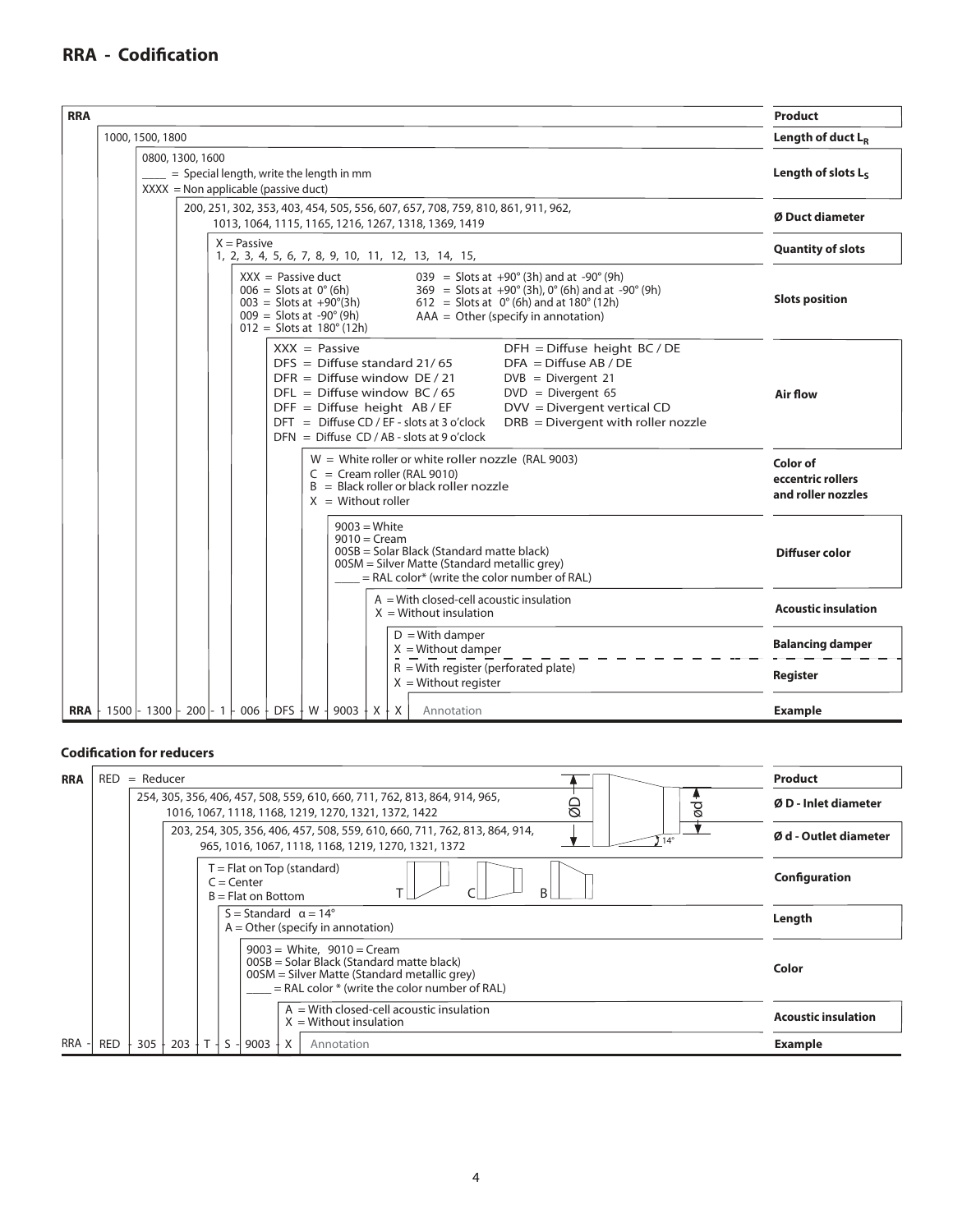# **RRA - Codification**

| <b>Codification for elbows</b> |         |        |            |                                                                                                                                                           |                   |
|--------------------------------|---------|--------|------------|-----------------------------------------------------------------------------------------------------------------------------------------------------------|-------------------|
| <b>RRA</b>                     | ELB     |        | $=$ Elbows | $\mathcal{A}^{\mathcal{A}^{\mathcal{X}}}$                                                                                                                 | Product           |
|                                |         |        |            | $45^{\circ}$<br>OA<br>$15^{\circ}$<br>$30^{\circ}$<br>90<br>60 <sup>o</sup><br>15, 30, 45, 60, 90, QA                                                     | Angle             |
|                                |         |        |            | 203, 254, 305, 356, 406, 457, 508, 559, 610, 660, 711, 762, 813, 864, 914, 965,<br>1016, 1067, 1118, 1168, 1219, 1270, 1321, 1372, 1422                   | <b>Ø Diameter</b> |
|                                |         |        |            | $S =$ Standard (based on : $r = 1.5$ D)<br>$A =$ Other (specify in annotation)                                                                            | <b>Radius</b>     |
|                                |         |        |            | $9003 =$ White<br>$9010 = C$ ream<br>$00SB = Standard Matte Black$<br>00SM = Standard Metallic Grey<br>$=$ RAL colors $*$ (write the color number of RAL) | Color             |
|                                |         |        |            | $A = With closed-cell insulation$<br>$X =$ Without insulation                                                                                             | <b>Insulation</b> |
| <b>RRA</b>                     | $ELB -$ | $15 -$ | $203 +$    | $9003 -$<br>X                                                                                                                                             | <b>Example</b>    |

## **Codification for the branches**

| <b>RRA</b> |            | $BRA = Branches$ |         |                                                                                                                                                                                                            |  |                        |   |  |                                                                                                                                         |   |                 |                      |                               |                    |             |                                                                 |  | Product                                        |
|------------|------------|------------------|---------|------------------------------------------------------------------------------------------------------------------------------------------------------------------------------------------------------------|--|------------------------|---|--|-----------------------------------------------------------------------------------------------------------------------------------------|---|-----------------|----------------------|-------------------------------|--------------------|-------------|-----------------------------------------------------------------|--|------------------------------------------------|
|            |            |                  |         | 203, 254, 305, 356, 406, 457, 508, 559, 610, 660, 711, 762, 813, 864, 914, 965,<br>(Note: For Q and D, inlet and<br>outlet diameters are the same)<br>1016, 1067, 1118, 1168, 1219, 1270, 1321, 1372, 1422 |  |                        |   |  |                                                                                                                                         |   |                 |                      | ØD - Inlet diameter           |                    |             |                                                                 |  |                                                |
|            |            |                  |         |                                                                                                                                                                                                            |  |                        |   |  | 203, 254, 305, 356, 406, 457, 508, 559, 610, 660, 711, 762, 813, 864, 914, 965,<br>1016, 1067, 1118, 1168, 1219, 1270, 1321, 1372, 1422 |   |                 |                      |                               |                    |             | (Note: For Q and D, inlet and<br>outlet diameters are the same) |  | Ød1 - Outlet diameter<br>(for T, W and S only) |
|            |            |                  |         |                                                                                                                                                                                                            |  | 1270, 1321, 1372, 1422 |   |  | 203, 254, 305, 356, 406, 457, 508, 559, 610, 660, 711, 762, 813, 864, 914, 965, 1016, 1067, 1118, 1168, 1219,<br>ड़ि                    |   |                 | I∗                   | $*$                           | $\sqrt[6]{\alpha}$ |             | * for S and W, add an elbow<br>to degree and diameter           |  | Ød2 - Outlet diameter<br>(for T and W only)    |
|            |            |                  |         |                                                                                                                                                                                                            |  | T, D, W, S, Q          |   |  |                                                                                                                                         | D |                 | W<br>$\overline{aD}$ | $\overline{aD}$               | $\circ$            | the fitting | choosed to completed                                            |  | Configuration                                  |
|            |            |                  |         |                                                                                                                                                                                                            |  | $9003$ = White         |   |  | $00SB = Standard Matte Black$<br>$=$ RAL colors $*$ (write the color number of RAL)                                                     |   | $9010 = C$ ream |                      | 00SM = Standard Metallic Grey |                    |             |                                                                 |  | Color                                          |
|            |            |                  |         |                                                                                                                                                                                                            |  |                        |   |  | $A = With closed-cell insulation$<br>$X =$ Without insulation                                                                           |   |                 |                      |                               |                    |             |                                                                 |  | <b>Insulation</b>                              |
| <b>RRA</b> | <b>BRA</b> | $305 -$          | $305 -$ | $203 -$                                                                                                                                                                                                    |  | 9003                   | X |  |                                                                                                                                         |   |                 |                      |                               |                    |             |                                                                 |  | <b>Example</b>                                 |

## **Codification for endcap and collar**

| <b>RRA</b> |             |                   |      | CAP (End cap), BEC (Bevelled endcap), BES (Bevelled endcap + slots - return), BEG (Bevelled endcap + grid - return), WCO (Collar)                                                      | <b>Product</b>    |
|------------|-------------|-------------------|------|----------------------------------------------------------------------------------------------------------------------------------------------------------------------------------------|-------------------|
|            |             | <b>Ø Diameter</b> |      |                                                                                                                                                                                        |                   |
|            |             |                   |      | ∾<br>$9003$ = White<br>$9010 = C$ ream<br>CAP<br>WCO<br>$00SB = Standard Matte Black$<br>00SM = Standard Metallic Grey<br><b>BEC</b><br>$=$ RAL colors (write the color number of RAL) | Color             |
|            |             |                   |      | $A = With closed-cell insulation$<br>$X =$ Without insulation                                                                                                                          | <b>Insulation</b> |
|            | RRA - CAP - | 203               | 9003 | X                                                                                                                                                                                      | <b>Example</b>    |

## **Codification for sleeves**

| <b>RRA</b> |            |                          |      |      | SLE (Sleeve), SLI (Inner sleeve) (no length available)        | <b>Product</b>    |
|------------|------------|--------------------------|------|------|---------------------------------------------------------------|-------------------|
|            |            | <b>Ø Diameter of SLE</b> |      |      |                                                               |                   |
|            |            | Ø Diameter of SLI        |      |      |                                                               |                   |
|            |            | <b>Length of the SLE</b> |      |      |                                                               |                   |
|            |            | Color                    |      |      |                                                               |                   |
|            |            |                          |      |      | $A = With closed-cell insulation$<br>$X =$ Without insulation | <b>Insulation</b> |
| <b>RRA</b> | <b>SLE</b> | 203                      | 0000 | 9003 | $\mathsf{X}$                                                  | <b>Example</b>    |